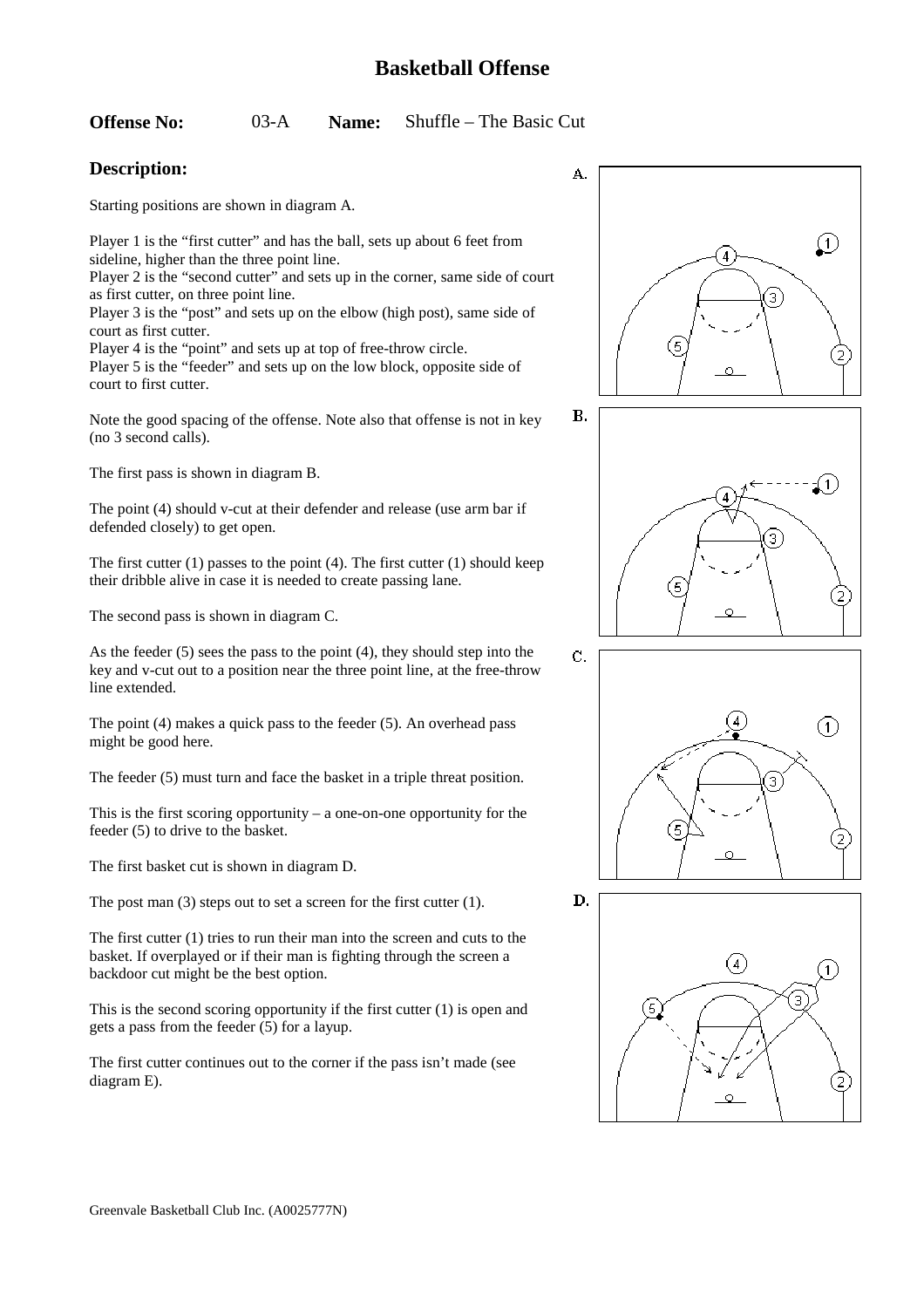The second basket cut is shown in diagram E.

The second cutter (2) cuts to the basket looking for the pass from the feeder.

This is the third scoring opportunity if the second cutter (2) is open for a shot, or a drive to the basket.

If the second cutter  $(2)$  isn't open and the pass isn't made he continues his cut to the high post.

The point (4) now sets a down-screen for the post (3) who cuts off the screen to fill the point area.

The point (4) continues down to the low block.

It is important for the feeder  $(5)$  to have kept the dribble as he may now need to use it to open a passing lane, possibly backing up above the three point line, closer to the sideline.

Now we are ready for another basic cut from the opposite side of the court (see diagram G).

Note that the rotation of players has been;

The first cutter has become the second cutter.

The second cutter has become the post.

The post has become the point.

The point has become the feeder.

The feeder has become the first cutter.

Diagram H shows the basic cut run from the other side of the court.







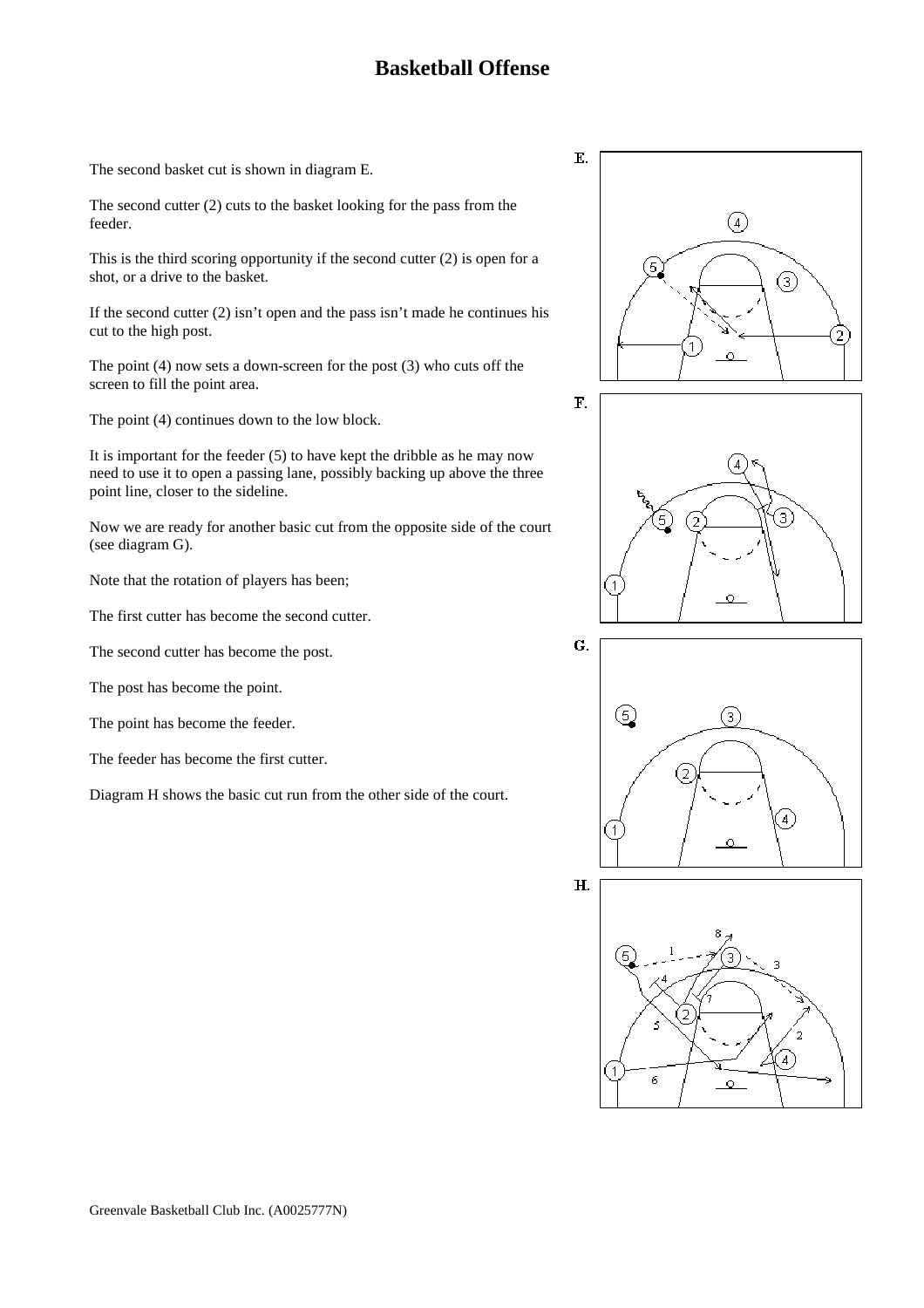**Offense No:** 03-B **Name:** Shuffle – The Strong Side Action

### **Description:**

A pass directly from the first cutter (1) to the post (3) initiates the "Split".

After making the pass the first cutter (1) goes down and sets a screen for the second cutter (2) (see diagram I).

The second cutter (2) runs his defensive man into the screen and cuts to receive the pass from the post (3), for a shot.

Meanwhile, the feeder (5) and the point (4) are exchanging positions to keep the defense moving, and especially to take the points (4) defender away from the cut by the second cutter (2) (see diagram J).

If there is no shot for the second cutter (2), he can initiate the basic cut by passing to the point (5) and making his cut to the basket (see diagram K).

If the defense chooses to front the post (5), then the lob pass to the post cutting to the basket will be a good option. In this case the feeder can make a hard cut to the free throw line in order to draw his defender out from the basket (see diagram L).